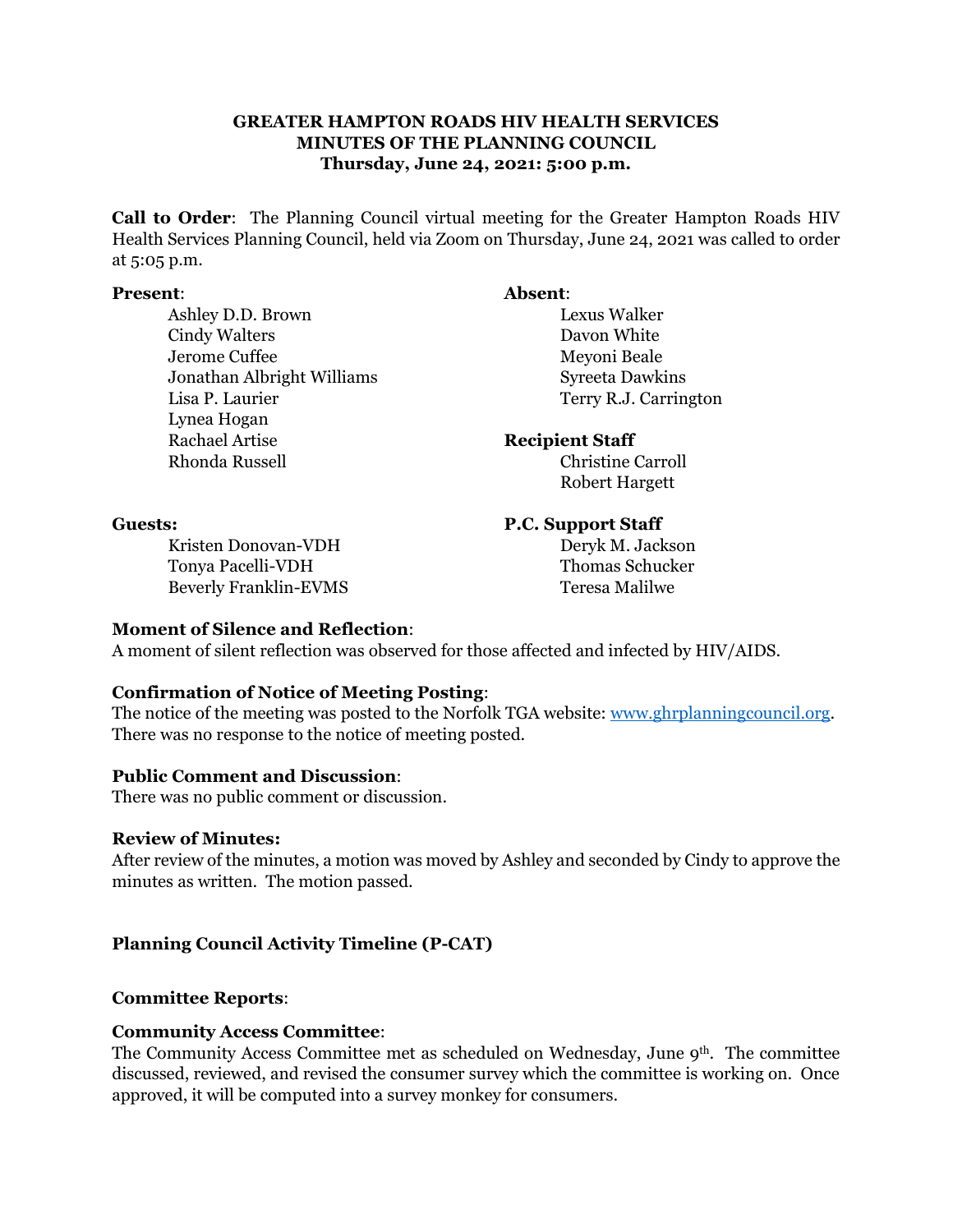The committee continued planning for the virtual Town Hall scheduled for August. The date has not yet been finalized. The committee created an ad hoc committee to work on the different topics for the virtual Town Hall. However, the first meeting was cancelled.

The committee discussed the upcoming Statewide Consumer Retreat in Wakefield, scheduled for the weekend of October 9th and 10th. This is planned to be an in-person Retreat. Donation Letters were sent out to Pharmaceutical Companies to assist with funding for the Retreat.

Lynea reiterated her decision to step down as the committee Co-Chair and asked for someone to volunteer and step up as Co-Chair of the Committee. This discussion is still open for review at the next committee meeting on Wednesday, July 14th.

## **Membership and Nominations Committee**:

The committee, which is now combined with the Executive Committee, met as scheduled and discussed scheduling an interview for a new applicant. The committee also reviewed the matrix for the Federal mandate. It was noted that the Planning Council is below the minimum membership requirement. Everyone was, therefore, tasked to assist with recruitment efforts for new members.

There will be two new members of the Council at the next meeting. As has been the case, the two new appointees will be placed and will be expected to participate on the Membership and Nominations Committee for, at least, six months. The new members are free to attend any other committee meeting. However, their attendance will be recorded at the Membership and Nominations Committee.

## **Quality Improvement/Strategic Planning (QISP) Committee**:

The committee met as scheduled on Tuesday, June 15<sup>th</sup>. The committee did not have an official meeting because of lack of a quorum.

As requested, Support Staff emailed the Service Standards of Care for further and final review.

The next committee meeting will be Tuesday, July  $20<sup>th</sup>$ , at 4:00 p.m.

## **Priorities, Allocations and Policies Committee**:

The committee met as scheduled at 3:00 p.m. Thursday, June 24<sup>th</sup>, prior to the Membership and Nominations Committee/Executive Committee meeting. The committee discussed changing the date for the Priority Setting and Resource Allocations Process from July to August 19th and August  $26<sup>th</sup>$ .

The Planning Council voted to approve the recommendation by the Priorities, Allocations and Policies Committee which was seconded by Cindy to change the PSRA Process dates from July to August 19th and 26th. Oder of business will be as follows:

• **Thursday, August 19th, from 9:00 a.m. to 12:00 noon**: Mandatory PSRA training and data sharing session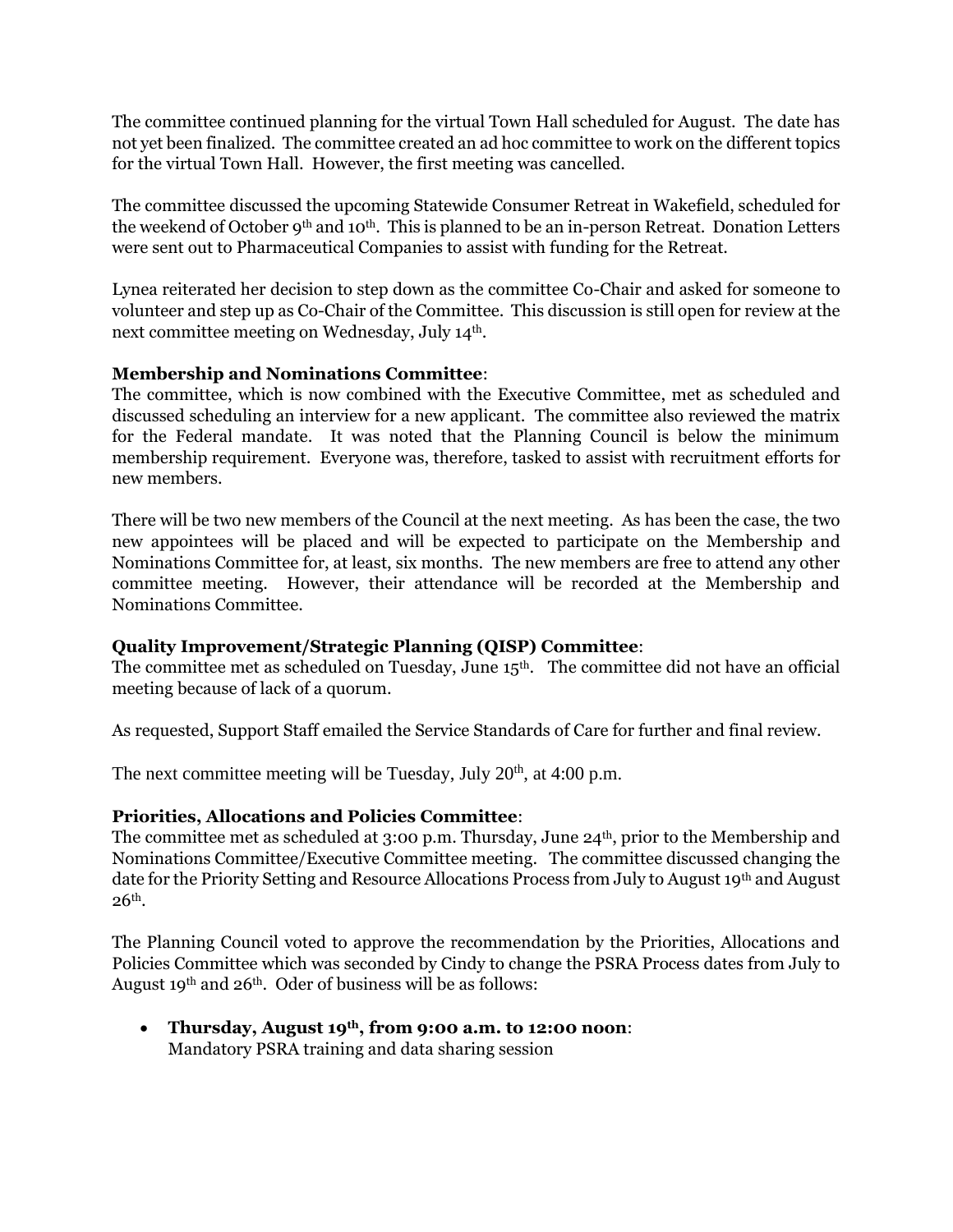• **Thursday, August 26th, from 9:00 a.m. to 12:00 noon**: PSRA Session

The Committee reviewed the monthly Expenditure Summary Report for the period ending April 30, 2021 dated June 16, 2021. The overall expenditure was at 14%, and the target was at 17%.

## **Program Updates:**

## **Part A Program Manager's Report**:

The Recipient's Office are still waiting for the Purchasing Department to put out the RFP for the Housing Services, and Drug Reimbursement.

The Program Manager noted that the Deputy City Manager, Mr. James Rogers, will be retiring from the City of Norfolk on August 1st. Mr. Rogers was the City Manager's Liaison with the Planning Council. The Council will, therefore, be having another Liaison, Ms. Pope.

Staff are still working remotely. Staff can come into the office but are not encouraged to spend too much time in the building.

## **Part B Update**:

Support Staff did not receive any update from Part B. However, Jonathan gave a brief update of the numbers for clients enrolled in VA MAP as of June 22, 2021 and living in the Norfolk TGA.

Please note that the Medicaid numbers are for VA MAP clients who are confirmed to be enrolled in Medicaid and should be transitioning out of the program.

| Program                   | n   | percent |
|---------------------------|-----|---------|
| ICAP                      | 136 | 11.38   |
| <b>MPAP</b>               | 185 | 15.48   |
| Direct ADAP               | 457 | 38.24   |
| ACA                       | 365 | 30.54   |
| <b>Medicaid Expansion</b> | 52  | 4.35    |

Mr. Williams announced that VDH has recruited a new Assistant Director of Medication Access, Ms. Kimberly Eely. She starts in her new official role on Friday, June 25<sup>th</sup>.

## **Part C Update:**

In the absence of a Part C Representative, no Part C update was presented to the Council.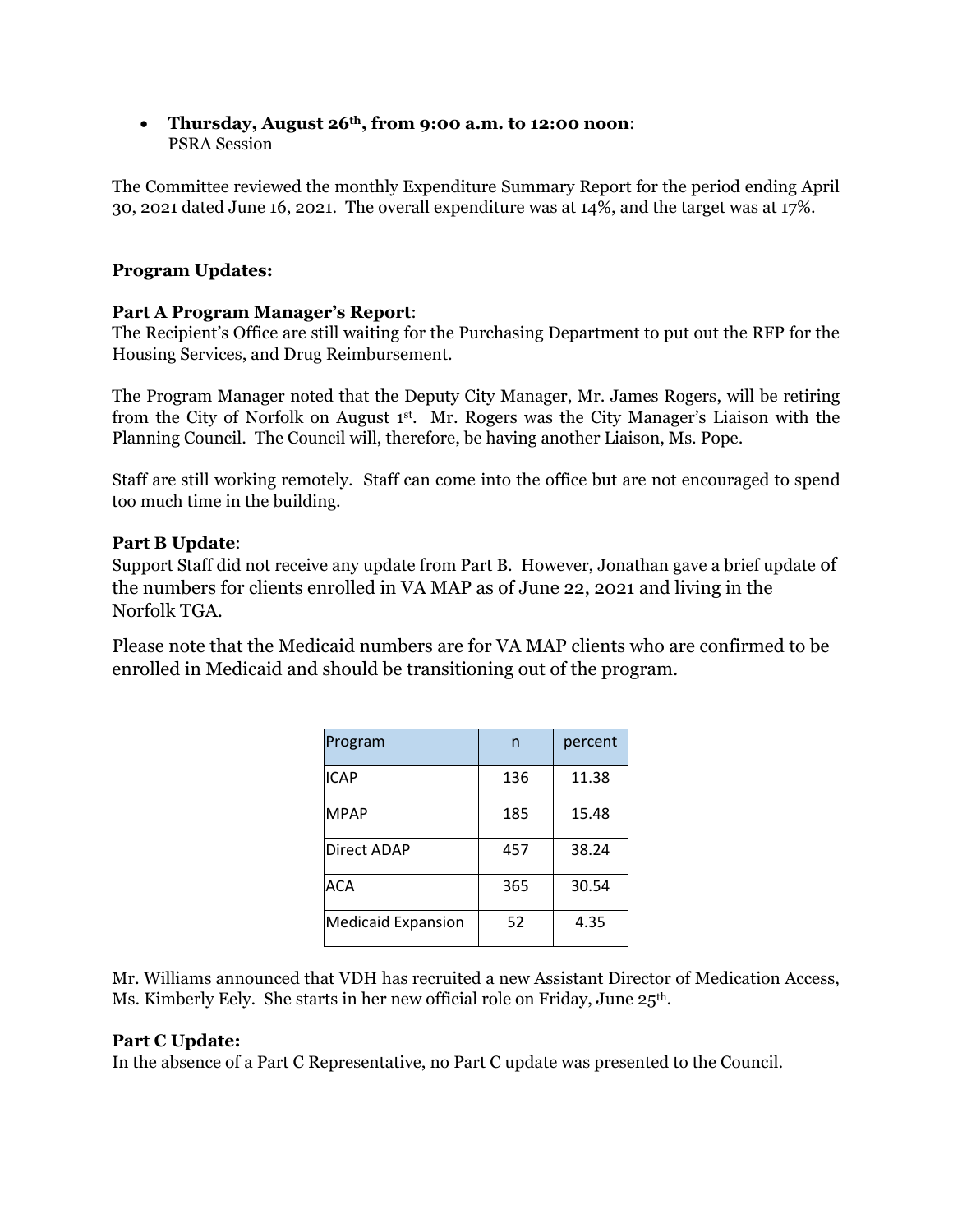#### **HOPWA Update:**

The HOPWA Representative noted that in the past year, the HOPWA Program had available, in regular HOPWA funding, about \$1.8 million. The Program expended \$1.4 million and will carryover, about \$400,000 into the new year to add with the new funds. One of the reasons was HOPWA had also received \$250,000.00 in HOPWA CARES Act Funding. The Program utilized the funds for hoteling, to do non-congregate sheltering, emergency transition housing, etc… HOPWA has expended the entire amount of the HOPWA CARES spending and there was no additional funds in the American Recovery Plan Act for HOPWA as well.

HOPWA has provided assistance to 190 households so far and are anticipating, when the housing moratorium is lifted, that HOPWA will have an additional influx of people who will be needing housing.

HOPWA has provided an additional 30 households with emergency transitional housing assistance with special sheltering, and hoteling as well.

In response to questions from participant/s, Cindy stated that there was an increase in the HOPWA award for the new year. HOPWA received, in addition to the \$400,000 in carryover, about \$2.1 million in funding for the 2021/2022 new year. Consistently, in the Entitlement Grant for HOPWA, the Program has received increased funding each year for the past seven years. There has been some talk about using some of the HOPWA funds for development to increase new units.

Not all the funds go out to sub-recipients. Some of it include potential development costs as well as administrative fees, called the Resource Identification Activities.

Cindy announced that in recognition of the National HIV Testing Day, the Virginia Department of Human Services, will be offering HIV free testing on Tuesday, June 29th from 9:00 a.m. to 3:00 p.m. at the Virginia Beach D.H.S. Administration building, located at 3432 Virginia Beach Blvd. The internal news release will be emailed to Support Staff to disseminate to the Planning Council for information.

#### **New Business:**

## **Nominations for Planning Council Co-Chair:**

There were three names, on the ballot, of Planning Council members who are eligible for the position of Co-Chair:

- 1. Lisa P. Laurier
- 2. Ashley D.D. Brown
- 3. Jerome Cuffee

At the end of the tally, congratulations were due to Jerome Cuffee who was elected Co-Chair of the Planning Council.

#### **Announcements by Members/Public Comment and Discussion**:

There were no announcements by members and no public comment and discussion.